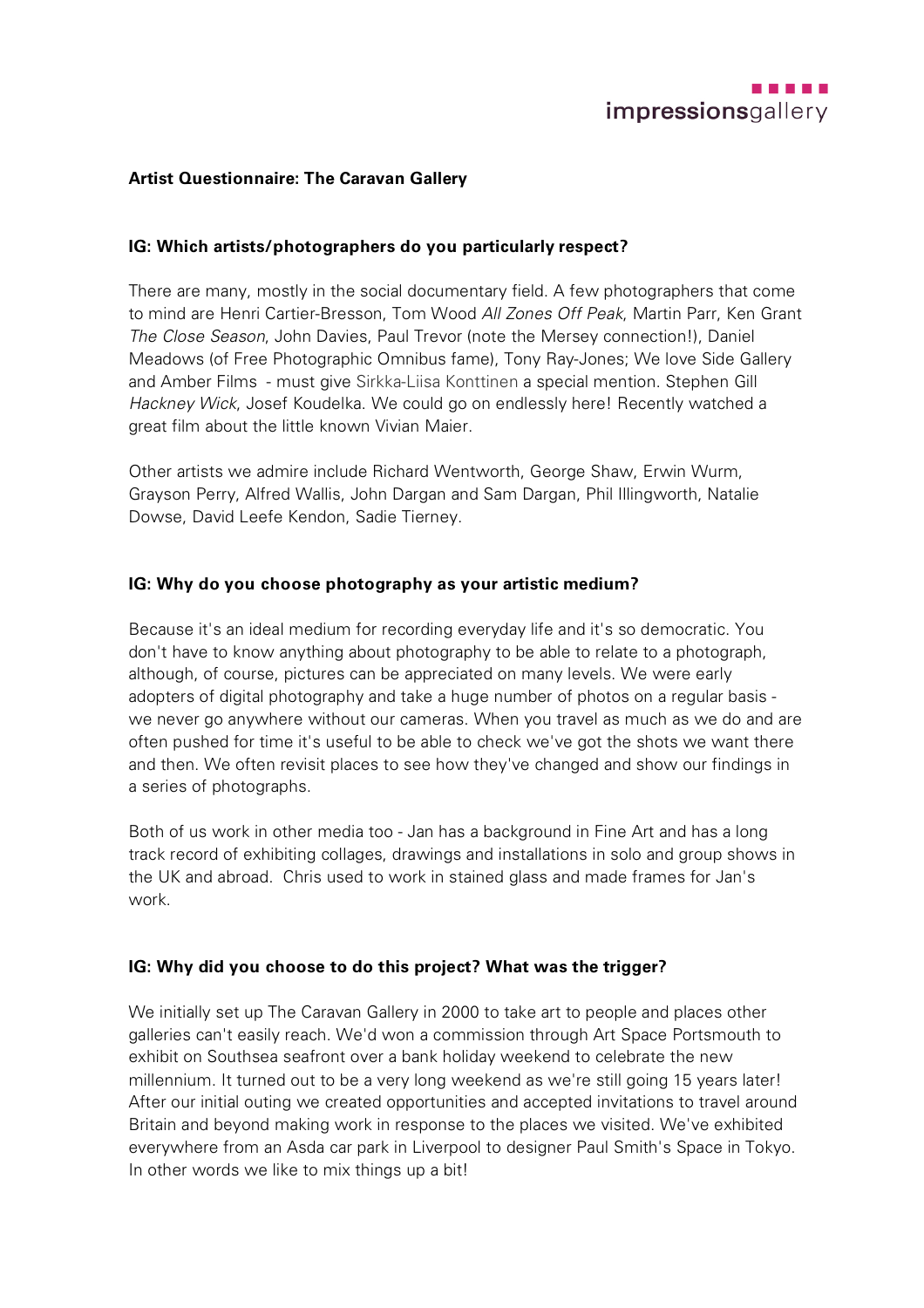Our little yellow caravan is a welcoming social space where people feel free to share their own opinions and observations about where they live. We decided to capitalise on this by devising our Pride of Place Project model. Typically we take over a space like an empty shop for a month and work with local people to create an exhibition - cumreverse visitor information centre (where the visitors provide the information) exploring the characteristics of wherever we happen to be.

Our current Pride of Place Project Tour consists of three interwoven strands - a prestigious gallery exhibition, a participatory project and a local caravan tour - in six different cities. Accustomed as we are to connecting with extremely diverse audiences we feel we are well placed to encourage people to step out of their comfort zone and experience art in unfamiliar settings.

We've amassed a huge archive of images and published many books and postcards since we set up The Caravan Gallery. *extra{ordinary}* is a significant landmark for us as it represents a distillation of our interests and observations over the last fifteen years.

## **IG: What are your main influences and how have they influenced your work?**

We're interested in leisure, landscape and lifestyle and how these are represented in the media. We have always been inspired and intrigued by tourist information and the language of advertising and marketing. The dream versus the reality is an enduring theme in our work, as is maverick activity and DIY culture. We're very interested in people power and community initiatives. Our studio is rammed with a dazzling array of the ephemera we've collected on our travels - postcards, tourist brochures, ancient Innovations catalogues, bizarre souvenirs, found handwritten notes, travel books and magazines covering every imaginable niche interest.

Other influences include *Father Ted*, *The League of Gentlemen* - and more recently - *Inside Number 9*. We admire filmmakers such as Patrick Keiller *Robinson in Space* and Pilgrim Films / Heavenly Films and St Etienne who have made some fascinating work about London *What Have You Done Today Mervyn Day?*, and with whom we collaborated on a project called *The Other South Bank*. *Gallivant* by Andrew Kötting is also our kind of film.

We are, of course, very interested in architecture, regeneration, the built environment and natural environment and where these overlap. Juxtapositions - r us!

# **IG: The work in the exhibition has been created over 15 years and must carry with it a huge number of stories. Do you have any particular highlights to note, for example a place you've visited or person you have met?**

We'll never forget stumbling upon that Afghan hound in a shellsuit in Sheffield. We've only ever seen one of those! Apparently it had outfits in tartan and Burberry too and used to take advantage of priority seats on the bus. It's amazing how we can piece together a whole scenario based on snippets of information different people provide